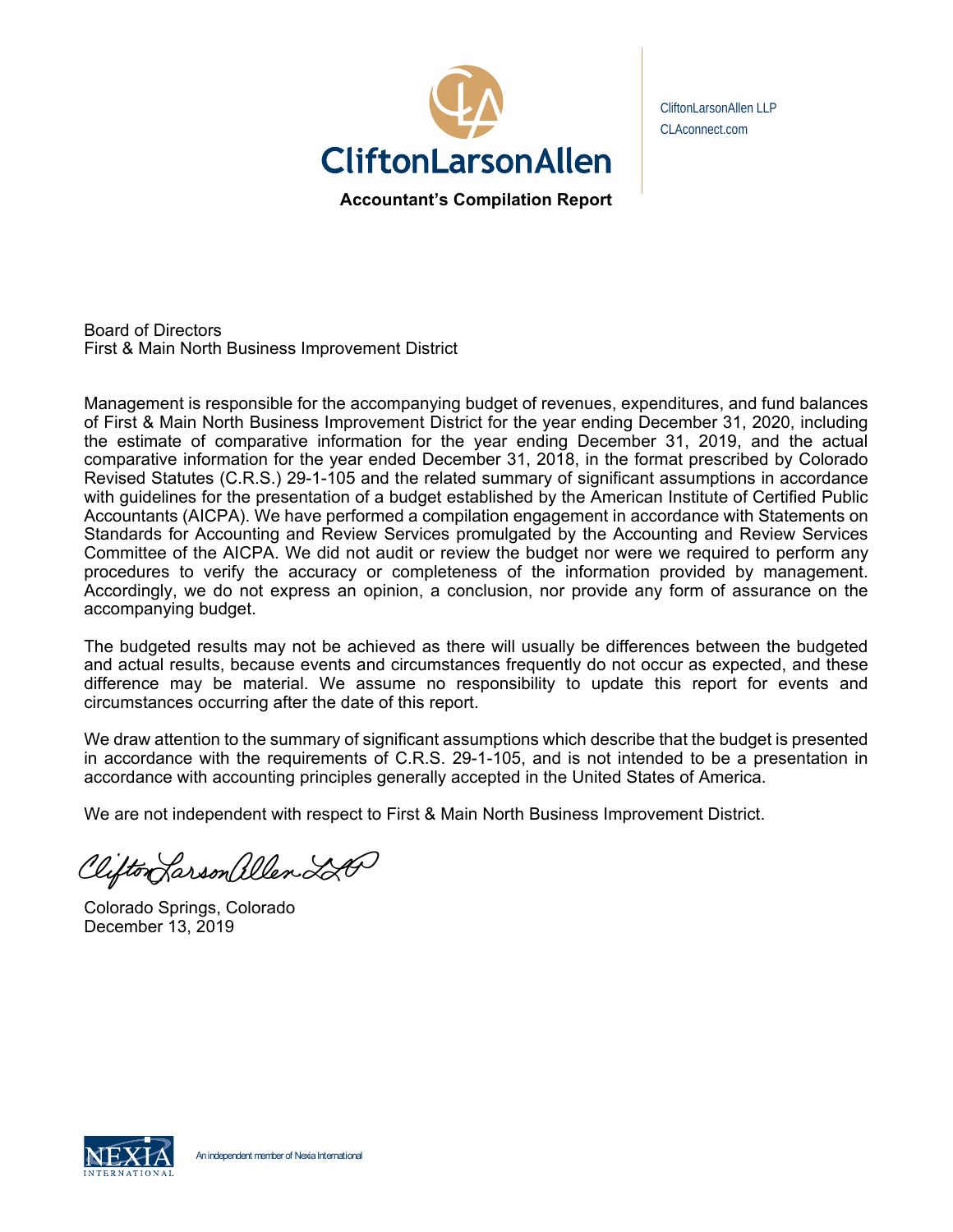## **FIRST & MAIN NORTH BUSINESS IMPROVEMENT DISTRICT SUMMARY 2020 BUDGET WITH 2018 ACTUAL AND 2019 ESTIMATED For the Years Ended and Ending December 31,**

12/13/19

|                                      | <b>ACTUAL</b> |          | <b>ESTIMATED</b> |         | <b>BUDGET</b> |         |
|--------------------------------------|---------------|----------|------------------|---------|---------------|---------|
|                                      | 2018          |          | 2019             |         |               | 2020    |
| <b>BEGINNING FUND BALANCES</b>       | \$            | 5,899    | \$               | 6,581   | \$            | 6,961   |
| <b>REVENUE</b>                       |               |          |                  |         |               |         |
| <b>Property Taxes</b>                |               | 202,715  |                  | 201,627 |               | 206,223 |
| Specific Ownership Tax               |               | 25,614   |                  | 23,481  |               | 22,685  |
| Interest Income                      |               | 2,004    |                  | 2,465   |               | 126     |
| Developer Advance                    |               |          |                  | 2,118   |               | 7,000   |
| Total revenue                        |               | 230,333  |                  | 229,691 |               | 236,034 |
|                                      |               |          |                  |         |               |         |
| <b>TRANSFERS IN</b>                  |               | 45,000   |                  | 50,000  |               | 50,000  |
|                                      |               |          |                  |         |               |         |
| Total funds available                |               | 281,232  |                  | 286,272 |               | 292,995 |
| <b>EXPENDITURES</b>                  |               |          |                  |         |               |         |
| <b>General Fund</b>                  |               | 33,528   |                  | 28,204  |               | 33,000  |
| Debt Service Fund                    |               | 151,123  |                  | 151,107 |               | 152,000 |
| Capital Projects Fund                |               | 45,000   |                  | 50,000  |               | 50,000  |
| <b>Total expenditures</b>            |               | 229,651  |                  | 229,311 |               | 235,000 |
|                                      |               |          |                  |         |               |         |
| <b>TRANSFERS OUT</b>                 |               | 45,000   |                  | 50,000  |               | 50,000  |
|                                      |               |          |                  |         |               |         |
| Total expenditures and transfers out |               |          |                  |         |               |         |
| requiring appropriation              |               | 274,651  |                  | 279,311 |               | 285,000 |
| <b>ENDING FUND BALANCES</b>          | \$            | 6,581    | \$               | 6,961   | \$            | 7,995   |
| <b>EMERGENCY RESERVE</b>             | \$            | 900      | \$               | 900     | \$            | 900     |
| <b>AVAILABLE FOR OPERATIONS</b>      |               | (1, 388) |                  |         |               | 748     |
| <b>TOTAL RESERVE</b>                 | \$            | (488)    | \$               | 900     | \$            | 1,648   |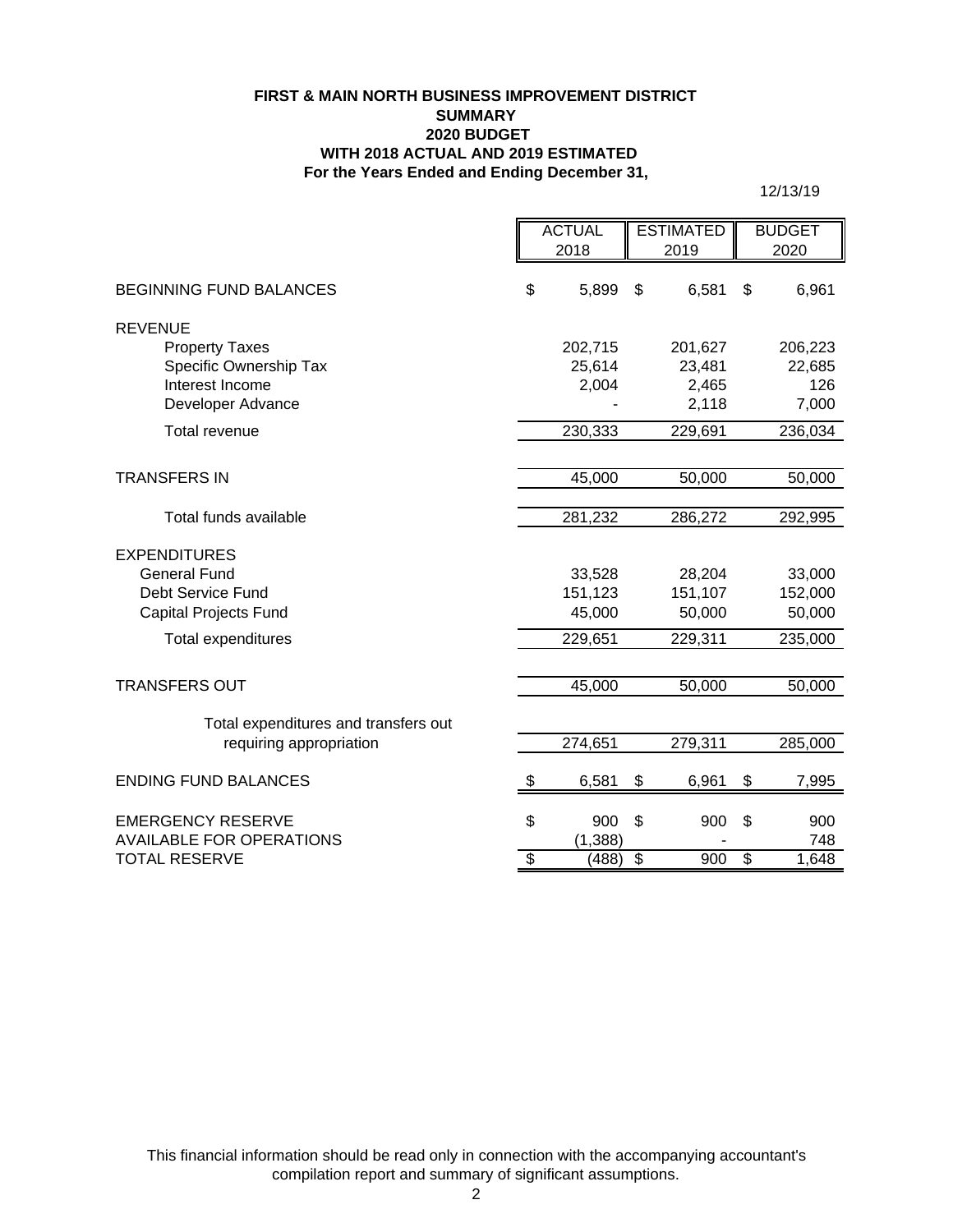#### **FIRST & MAIN NORTH BUSINESS IMPROVEMENT DISTRICT PROPERTY TAX SUMMARY INFORMATION 2020 BUDGET WITH 2018 ACTUAL AND 2019 ESTIMATED For the Years Ended and Ending December 31,**

12/13/19

|                                 | <b>ACTUAL</b> |           | <b>ESTIMATED</b> |             |    | <b>BUDGET</b> |
|---------------------------------|---------------|-----------|------------------|-------------|----|---------------|
|                                 |               | 2018      |                  | 2019        |    | 2020          |
|                                 |               |           |                  |             |    |               |
| <b>ASSESSED VALUATION</b>       |               |           |                  |             |    |               |
| Commercial                      |               | 3,974,810 |                  | \$3,953,480 | \$ | 4,043,580     |
| <b>Certified Assessed Value</b> | \$            | 3,974,810 | \$               | 3,953,480   | \$ | 4,043,580     |
|                                 |               |           |                  |             |    |               |
| <b>MILL LEVY</b>                |               |           |                  |             |    |               |
| General                         |               | 1.000     |                  | 1.000       |    | 1.000         |
| <b>Debt Service</b>             |               | 50.000    |                  | 50.000      |    | 50.000        |
| Total mill levy                 |               | 51.000    |                  | 51.000      |    | 51.000        |
|                                 |               |           |                  |             |    |               |
| <b>PROPERTY TAXES</b>           |               |           |                  |             |    |               |
| General                         | \$            | 3,975     | \$               | 3,953       | \$ | 4,044         |
| Debt Service                    |               | 198,740   |                  | 197,674     |    | 202,179       |
| Budgeted property taxes         |               | 202,715   | \$               | 201,627     | \$ | 206,223       |
|                                 |               |           |                  |             |    |               |
| <b>BUDGETED PROPERTY TAXES</b>  |               |           |                  |             |    |               |
| General                         | \$            | 3,975     | S.               | 3,953       | S. | 4,044         |
| <b>Debt Service</b>             |               | 198,740   |                  | 197,674     |    | 202,179       |
|                                 | S             | 202,715   | \$               | 201,627     | \$ | 206,223       |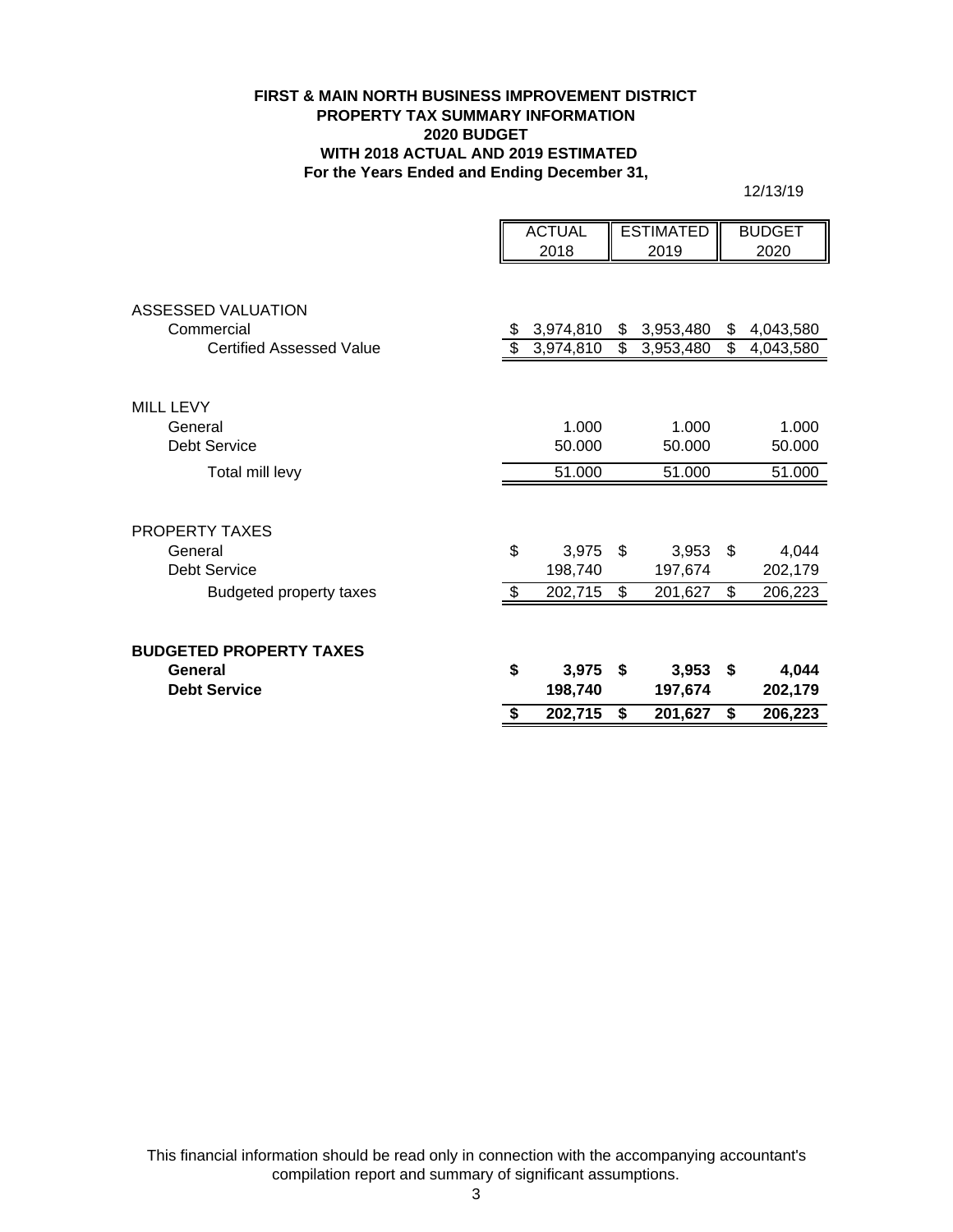#### **For the Years Ended and Ending December 31, FIRST & MAIN NORTH BUSINESS IMPROVEMENT DISTRICT GENERAL FUND 2020 BUDGET WITH 2018 ACTUAL AND 2019 ESTIMATED**

12/13/19

|                                                                                         | <b>ACTUAL</b>           |                       | <b>ESTIMATED</b> |                                | <b>BUDGET</b> |                                |
|-----------------------------------------------------------------------------------------|-------------------------|-----------------------|------------------|--------------------------------|---------------|--------------------------------|
|                                                                                         | 2018<br>2019            |                       | 2020             |                                |               |                                |
| <b>BEGINNING FUND BALANCE</b>                                                           | \$                      | 3,428                 | \$               | $(488)$ \$                     |               | 900                            |
| <b>REVENUE</b>                                                                          |                         |                       |                  |                                |               |                                |
| <b>Property Taxes</b><br>Specific Ownership Tax<br>Interest Income<br>Developer Advance |                         | 3,975<br>25,614<br>23 |                  | 3,953<br>23,481<br>40<br>2,118 |               | 4,044<br>22,685<br>19<br>7,000 |
| Total revenue                                                                           |                         | 29,612                |                  | 29,592                         |               | 33,748                         |
| Total funds available                                                                   |                         | 33,040                |                  | 29,104                         |               | 34,648                         |
| <b>EXPENDITURES</b><br>General and administrative<br>Accounting                         |                         | 17,996                |                  | 14,200                         |               | 16,000                         |
| Audit                                                                                   |                         | 3,050                 |                  | 3,100                          |               | 3,150                          |
| <b>County Treasurer's Fee</b><br>Dues and Membership<br>Insurance and Bonds             |                         | 60<br>270<br>1,812    |                  | 60<br>282<br>1,832             |               | 67<br>295<br>1,850             |
| <b>District Management</b><br>Legal                                                     |                         | 3,654<br>5,250        |                  | 3,400<br>4,750                 |               | 3,500<br>5,000                 |
| Miscellaneous                                                                           |                         | 492                   |                  | 580                            |               | 600                            |
| <b>Election Expense</b><br>Contingency                                                  |                         | 944                   |                  |                                |               | 1,000<br>1,538                 |
| <b>Total expenditures</b>                                                               |                         | 33,528                |                  | 28,204                         |               | 33,000                         |
| Total expenditures and transfers out                                                    |                         |                       |                  |                                |               |                                |
| requiring appropriation                                                                 |                         | 33,528                |                  | 28,204                         |               | 33,000                         |
| <b>ENDING FUND BALANCE</b>                                                              | \$                      | (488)                 | \$               | 900                            | \$            | 1,648                          |
| <b>EMERGENCY RESERVE</b><br><b>AVAILABLE FOR OPERATIONS</b>                             | \$                      | 900<br>(1, 388)       | \$               | 900                            | \$            | 900<br>748                     |
| <b>TOTAL RESERVE</b>                                                                    | $\overline{\mathbf{e}}$ | (488)                 | \$               | 900                            | \$            | 1,648                          |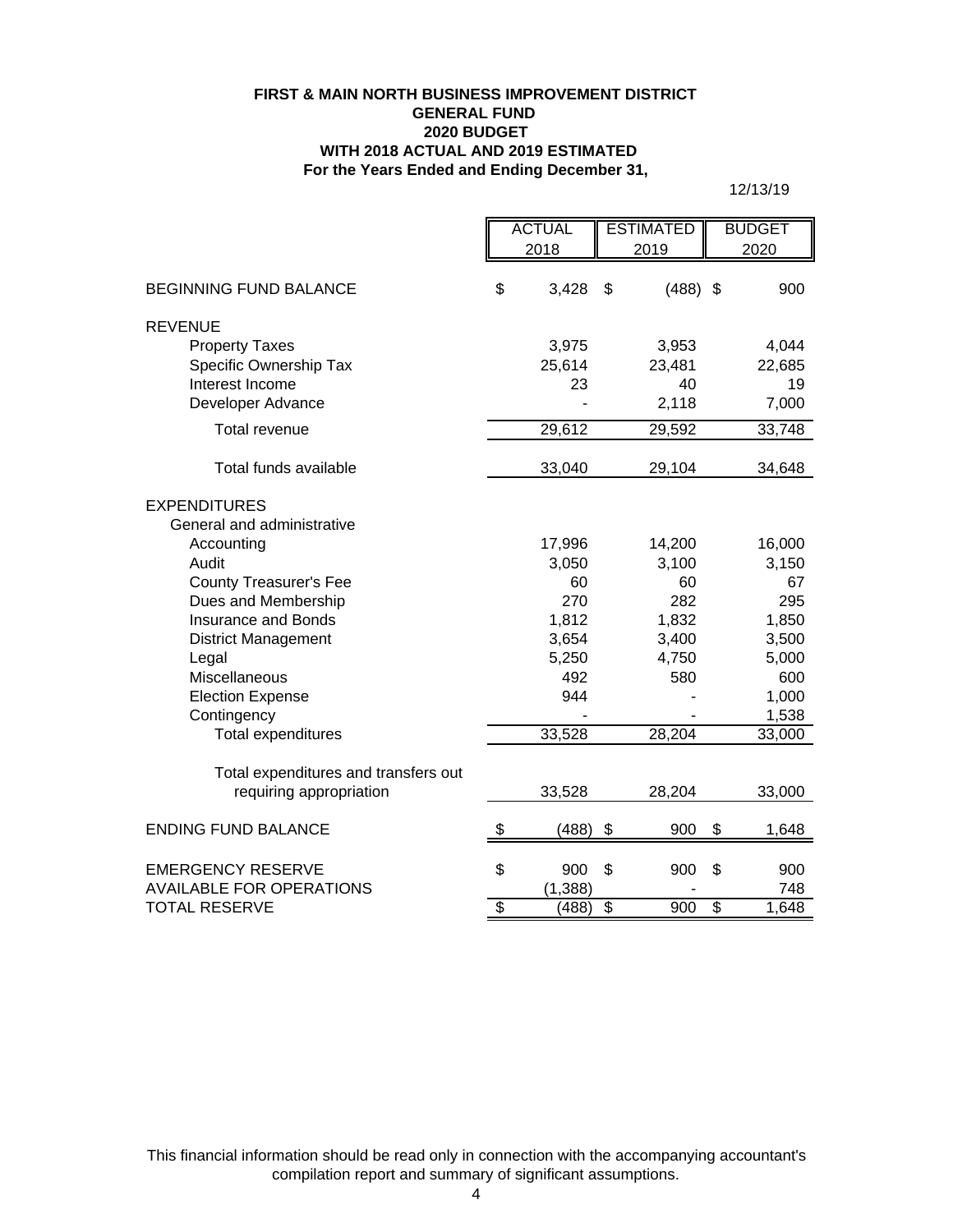## **FIRST & MAIN NORTH BUSINESS IMPROVEMENT DISTRICT DEBT SERVICE FUND 2020 BUDGET WITH 2018 ACTUAL AND 2019 ESTIMATED For the Years Ended and Ending December 31,**

12/13/19

|                                      | <b>ACTUAL</b> |         | <b>ESTIMATED</b> |         | <b>BUDGET</b> |         |
|--------------------------------------|---------------|---------|------------------|---------|---------------|---------|
|                                      | 2018          |         | 2019             |         |               | 2020    |
| <b>BEGINNING FUND BALANCE</b>        | \$            | 2,471   | \$               | 7,069   | \$            | 6,061   |
| <b>REVENUE</b>                       |               |         |                  |         |               |         |
| <b>Property Taxes</b>                |               | 198,740 |                  | 197,674 |               | 202,179 |
| Interest Income                      |               | 1,981   |                  | 2,425   |               | 107     |
| Total revenue                        |               | 200,721 |                  | 200,099 |               | 202,286 |
| Total funds available                |               | 203,192 |                  | 207,168 |               | 208,347 |
| EXPENDITURES                         |               |         |                  |         |               |         |
| General and administrative           |               |         |                  |         |               |         |
| <b>County Treasurer's Fee</b>        |               | 2,981   |                  | 2,965   |               | 3,033   |
| Contingency                          |               |         |                  |         |               | 914     |
| <b>Debt Service</b>                  |               |         |                  |         |               |         |
| <b>Bond Interest</b>                 |               | 95,511  |                  | 92,353  |               | 89,005  |
| <b>Bond Principal</b>                |               | 52,631  |                  | 55,789  |               | 59,048  |
| Total expenditures                   |               | 151,123 |                  | 151,107 |               | 152,000 |
| <b>TRANSFERS OUT</b>                 |               |         |                  |         |               |         |
| Transfers to other fund              |               | 45,000  |                  | 50,000  |               | 50,000  |
|                                      |               |         |                  |         |               |         |
| Total expenditures and transfers out |               |         |                  |         |               |         |
| requiring appropriation              |               | 196,123 |                  | 201,107 |               | 202,000 |
| <b>ENDING FUND BALANCE</b>           | \$            | 7,069   | \$               | 6,061   | \$            | 6,347   |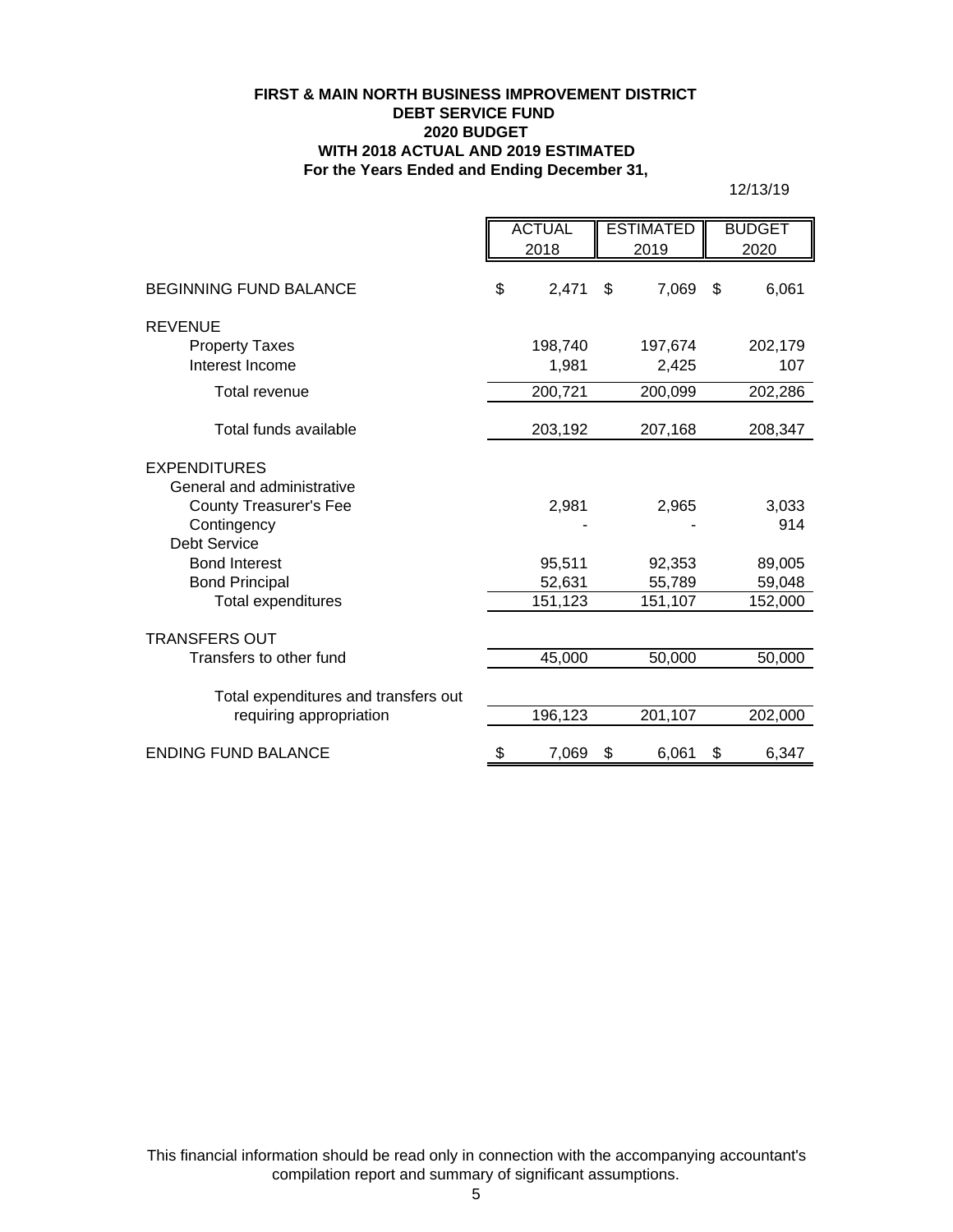## **FIRST & MAIN NORTH BUSINESS IMPROVEMENT DISTRICT CAPITAL PROJECTS FUND 2020 BUDGET WITH 2018 ACTUAL AND 2019 ESTIMATED For the Years Ended and Ending December 31,**

12/13/19

|                                                                 | <b>ACTUAL</b><br>2018 | <b>ESTIMATED</b><br>2019 |        | <b>BUDGET</b><br>2020 |
|-----------------------------------------------------------------|-----------------------|--------------------------|--------|-----------------------|
| <b>BEGINNING FUND BALANCE</b>                                   | \$                    | \$                       |        | \$                    |
| <b>REVENUE</b>                                                  |                       |                          |        |                       |
| Total revenue                                                   |                       |                          |        |                       |
| <b>TRANSFERS IN</b>                                             |                       |                          |        |                       |
| Transfers from other fund                                       | 45,000                |                          | 50,000 | 50,000                |
| Total funds available                                           | 45,000                |                          | 50,000 | 50,000                |
| <b>EXPENDITURES</b><br><b>Capital Projects</b>                  |                       |                          |        |                       |
| Repay developer advance                                         | 45,000                |                          | 50,000 | 50,000                |
| <b>Total expenditures</b>                                       | 45,000                |                          | 50,000 | 50,000                |
| Total expenditures and transfers out<br>requiring appropriation | 45,000                |                          | 50,000 | 50,000                |
| <b>ENDING FUND BALANCE</b>                                      |                       |                          |        |                       |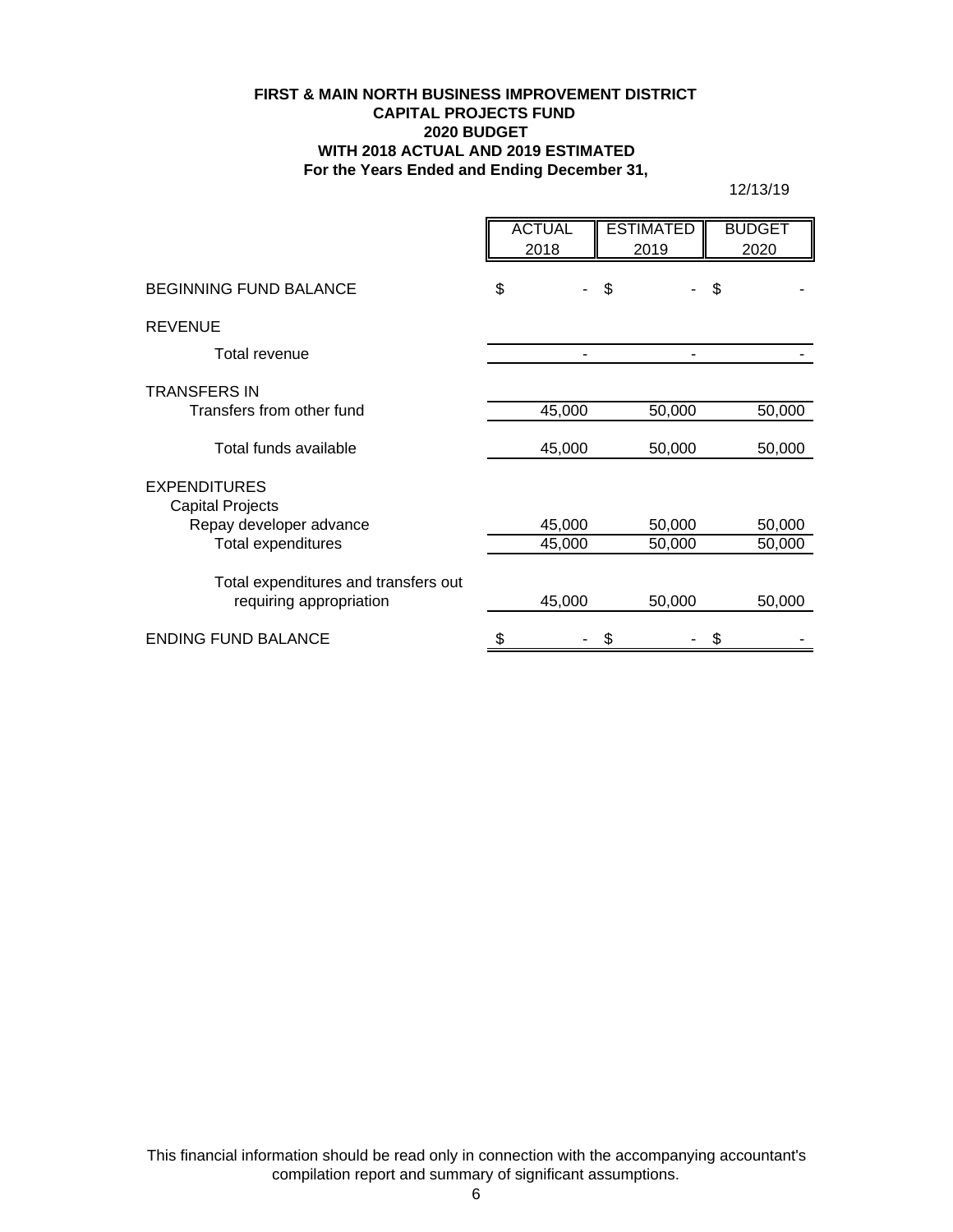## **FIRST & MAIN NORTH BUSINESS IMPROVEMENT DISTRICT 2020 BUDGET SUMMARY OF SIGNIFICANT ASSUMPTIONS**

## **Services Provided**

The District was organized to provide the financing, acquisition, construction, completion, installation, replacement and/or operation and maintenance of all of the services and public improvements allowed under Colorado law for business improvement districts. Specific improvements and services provided by the District include parking facilities, roadways, lighting, driveways, public utilities, landscaping, water and storm sewer. The District's service area is located entirely within the City of Colorado Springs, El Paso County, Colorado.

The District was organized by Ordinance of the City of Colorado Springs on April 27, 2004.

At an election held on May 4, 2004, the voters approved general obligation indebtedness of \$2,100,000 for street improvements, \$2,000,000 for parking facilities and \$5,000,000 for refinancing of District debt. On November 1, 2005, the District authorized additional indebtedness of \$225,000 for water and \$50,000 for storm drainage. The voters also approved an annual increase in taxes of \$9,154, at a mill levy rate not to exceed one mill, for general operations and maintenance. The election also allows the District to retain all revenues without regard to the limitations contained in Article X, Section 20 of the Colorado constitution. Pursuant to the District's operating plan filed annually with the City, the maximum debt service mill levy the District can impose is 50.000 mills. The Series 2005 Bond Resolution limits the mill levy to pay those bonds to 44.000 mills in 2005 and 2006, 39.000 mills for the years 2007 through 2015, and 34.000 mills for the years 2016 through 2034. On November 29, 2017, the District's Board of Directors approved keeping the mill levy at 50.000 mills until further notice. As set forth in the District's 2004 operating plan, the City has limited the amount of debt to be issued to a total of \$2,200,000 in the authorized voted categories, without future approval by the City.

The District has no employees and all administrative functions are contracted.

The District prepares its budget on the modified accrual basis of accounting in accordance with the requirements of Colorado Revised Statutes C.R.S. 29-1-105 using its best estimates as of the date of the budget hearing. These estimates are based on expected conditions and its expected course of actions. The assumptions disclosed herein are those that the District believes are significant to the budget. There will usually be differences between the budget and actual results, because events and circumstances frequently do not occur as expected, and those difference may be material.

## **Revenues**

# **Property Taxes**

Property taxes are levied by the District's Board of Directors. The levy is based on assessed valuations determined by the County Assessor generally as of January 1 of each year. The levy is normally set by December 15 by certification to the County Commissioners to put the tax lien on the individual properties as of January 1 of the following year. The County Treasurer collects the determined taxes during the ensuing calendar year. The taxes are payable by April or, if in equal installments, at the taxpayer's election, in February and June. Delinquent taxpayers are notified in August and generally sales of the tax liens on delinquent properties are held in November or December. The County Treasurer remits the taxes collected monthly to the District.

The calculation of the taxes levied is displayed on the Property Tax Summary page of the budget using the adopted mill levy imposed by the District.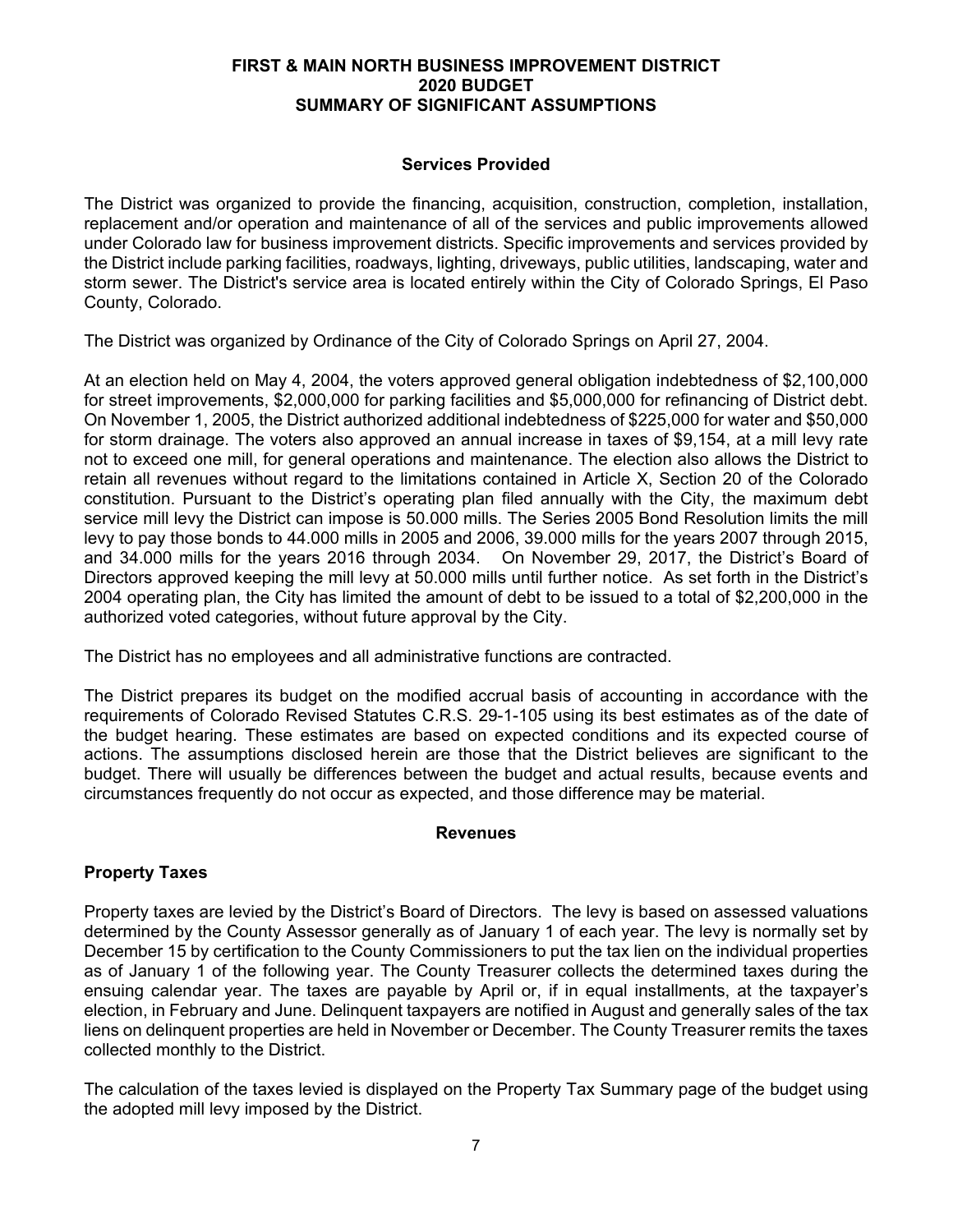## **FIRST & MAIN NORTH BUSINESS IMPROVEMENT DISTRICT 2020 BUDGET SUMMARY OF SIGNIFICANT ASSUMPTIONS**

## **Revenues** - (Continued)

## **Specific Ownership Tax**

Specific ownership taxes are set by the State and collected by the County Treasurer, primarily on vehicle licensing within the County as a whole. The specific ownership taxes are allocated by the County Treasurer to all taxing entities within the County. The budget assumes that the District's share will be equal to approximately 11% of the property taxes collected.

#### **Interest Income**

Interest earned on the District's available funds has been estimated based on an average interest rate of approximately 1.5%.

## **Developer Advance**

Developer advances are expected to fund a portion of general fund expenditures. Developer advances are to be recorded as revenue for budget purposes with an obligation for future repayment when the District is financially able to issue bonds to reimburse the Developer

## **Expenditures**

## **Administrative and Operating Expenditures**

Administrative and operating expenditures include the estimated services necessary to maintain the District's administrative viability such as legal, management, accounting, insurance, and other administrative expenses.

## **County Treasurer's Fees**

County Treasurer's collection fees have been computed at 1.5% of property taxes.

## **Debt Service**

Principal and interest payments in 2020 are provided based on the debt amortization schedule from the Series 2005 General Obligation Bonds.

## **Developer Advances**

In 2016, the District accepted infrastructure improvements from the Developer. The District anticipates repayment of the advances for these improvements in 2020.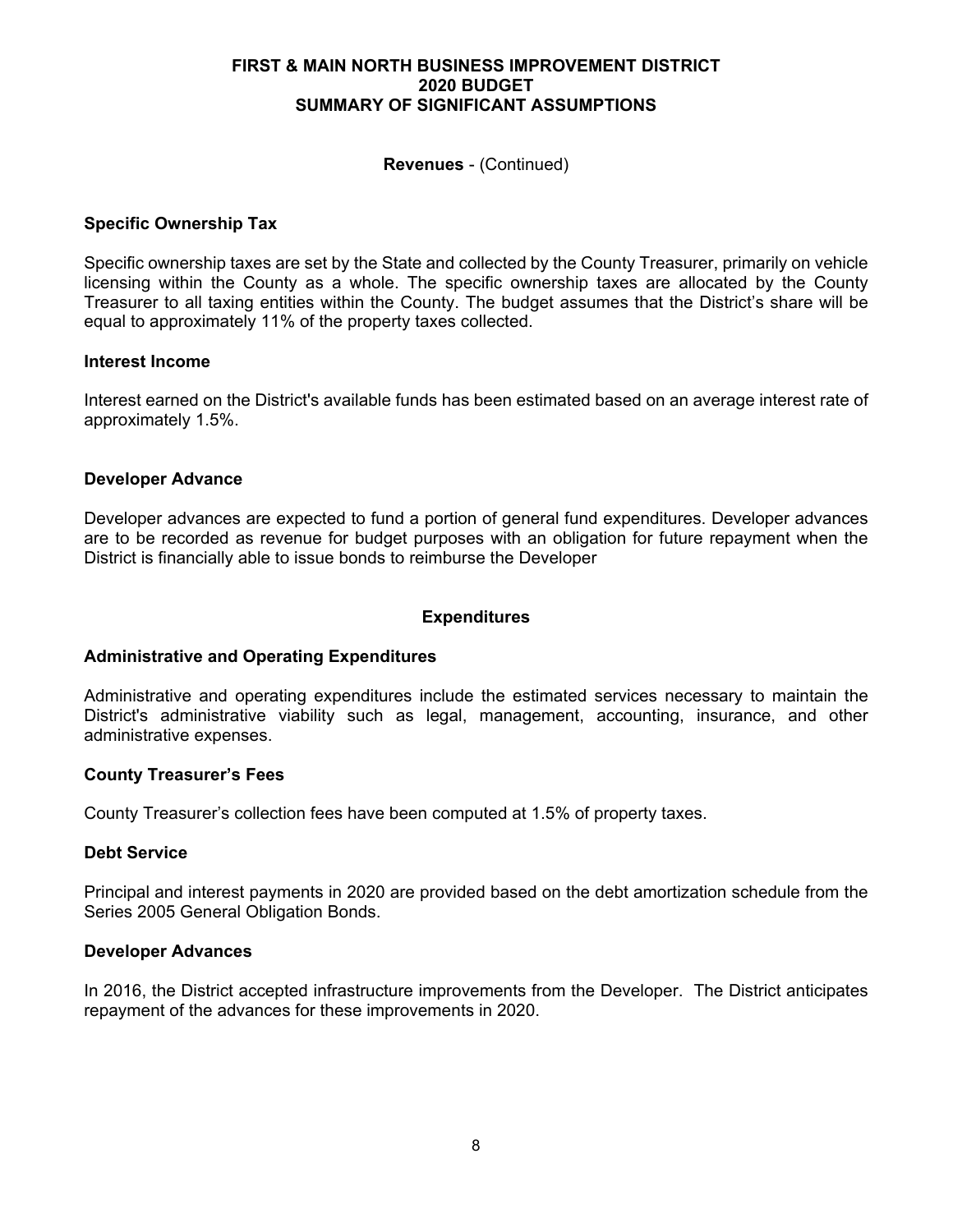## **FIRST & MAIN NORTH BUSINESS IMPROVEMENT DISTRICT 2020 BUDGET SUMMARY OF SIGNIFICANT ASSUMPTIONS**

## **Debt and Leases**

On March 25, 2005 the District issued \$1,927,000 in General Obligation Limited Tax Bonds dated March 30, 2005 for infrastructure improvements. The bonds bear interest at a rate of 6.00%. Bond interest and principal payments are payable annually on July 1. Any accrued and unpaid interest will compound on July 1 of each year. The bonds are payable as funds are available from property taxes over 30 years with final maturity on March 30, 2035.

The District has no operating or capital leases.

## **Reserves**

## **Emergency Reserve**

The District has provided for an Emergency Reserve fund equal to at least 3% of fiscal year spending for 2020, as defined under TABOR.

**This information is an integral part of the accompanying budget.**